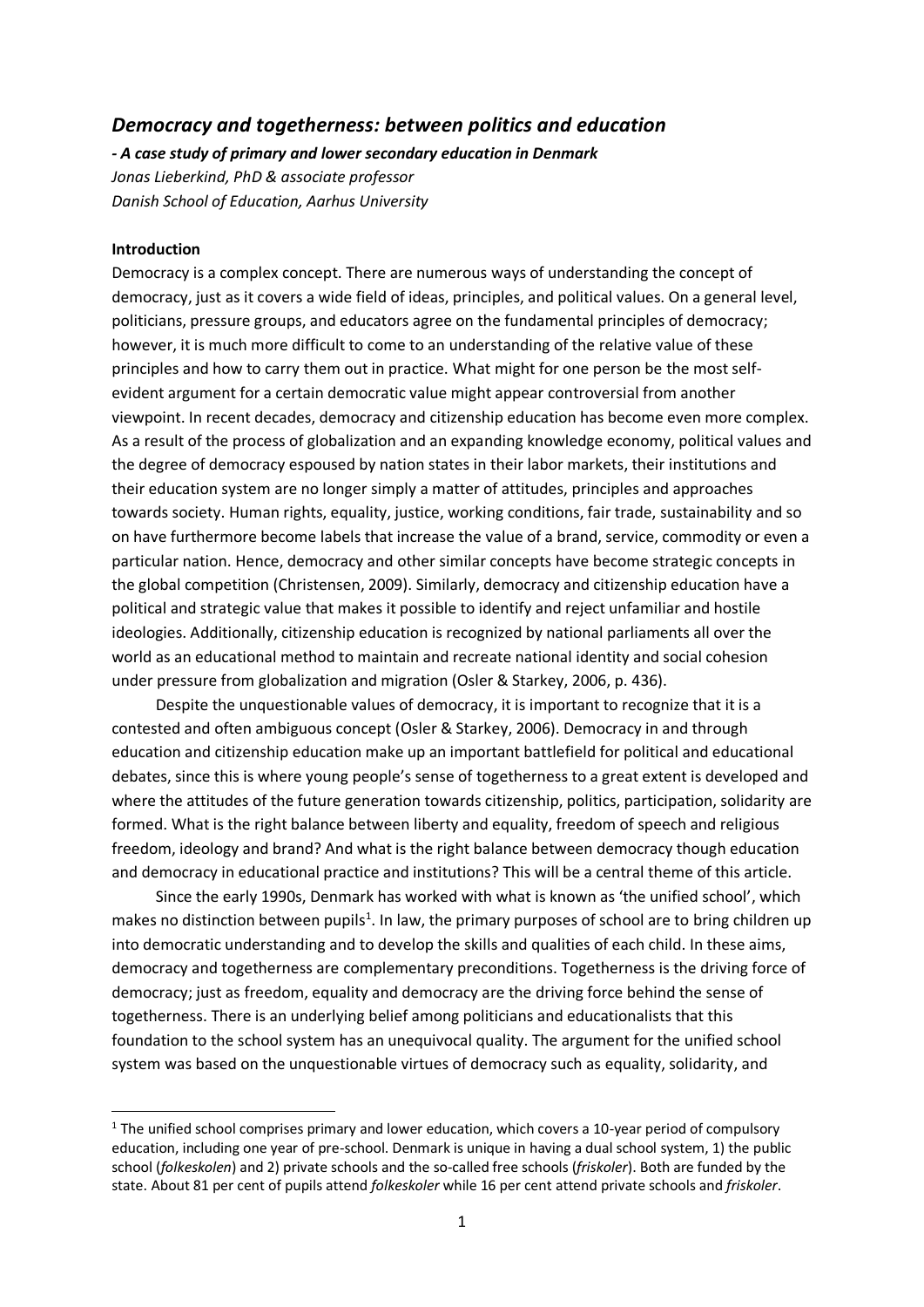community, and, furthermore, on a holistic view of the student. In addition, democracy and the sense of togetherness relate to the opportunities of individual students (Oftedal Telhaug, Asbjørn Mediås, & Aasen, 2006, p. 253) and to the individual's personal development, dignity and life as a in general. Hence, democracy and togetherness do not just comprise a narrow form of socialization for citizenship and social cohesion, that is to say, to form the individual's attitudes towards the public domain. In pedagogical terminology it is often explained as "Bildung" (a German term), a concept that is crucial in Scandinavian and German educational philosophy (Louis & Velzen, 2012; Moss and Kofod, 2012). Bildung embodies the formation of a person as a whole (knowledge, skills, sociality, culture, morals, mind, heart). These political and educational beliefs are still present; in the preamble of the Danish Public School Act it is stated:

"The public school shall prepare pupils for participation, joint responsibility, rights and duties in a society based on freedom and democracy. The daily activities of the school must, therefore, be conducted in a spirit of intellectual freedom, equality and democracy" (Public School Act, 2006 and 2014, my translation).

In this article, I will explore and discuss the Danish primary and secondary education and the class as context for democracy and togetherness. The assumption is that democracy presupposes togetherness, but also that togetherness is an ambiguous concept which favors certain forms of cohesion and solidarity and excludes others. I will suggest that the Danish school, with its particular foundation in Bildung and its strong tradition of citizenship education, is able to identify and characterize important challenges related to democratic education and democratic togetherness: 1) what kind of political and democratic togetherness is practiced in Danish primary and lower secondary schools? 2) what kind of citizen does this educational practice develop and form? The idea is not that the Danish education system and school context are unique in this respect, but rather that the case of Danish primary and lower secondary education illuminates and characterizes a general and pressing challenge posed in many countries.

The thesis of the article – supported by and elaborated on through the empirical material presented – is that the Danish education system, and especially the primary and lower secondary school, is based on and promotes a strong educationalized version of democratic togetherness. In addition, this should be considered as a result of the fact that the re-establishment of the Danish welfare state in the post-war period was based on an expansive educational policy and an educationalization of the challenges of the modern world. The modern process of educationalization was not just a way to improve the population's knowledge and skills in an ever more industrialized and specialized world. It was also a method for reconstituting democracy, fostering modern citizenship and developing a sense of togetherness. There is a counter-thesis to this article – based on Jacques Rancière's (2007) critic of the pedagogized society – that the educationalization of young people in and through education runs the risk of erasing the political togetherness that is the condition for actual influence and participation, agreement and disagreement, and political struggle and solidarity. This article will explain and interpret the thesis – and the counter-thesis – based on an international comparative study of civic and citizenship education and a national student well-being survey for the purpose of understanding and discussing the status of democratic togetherness in and through education.

## **Frame of article**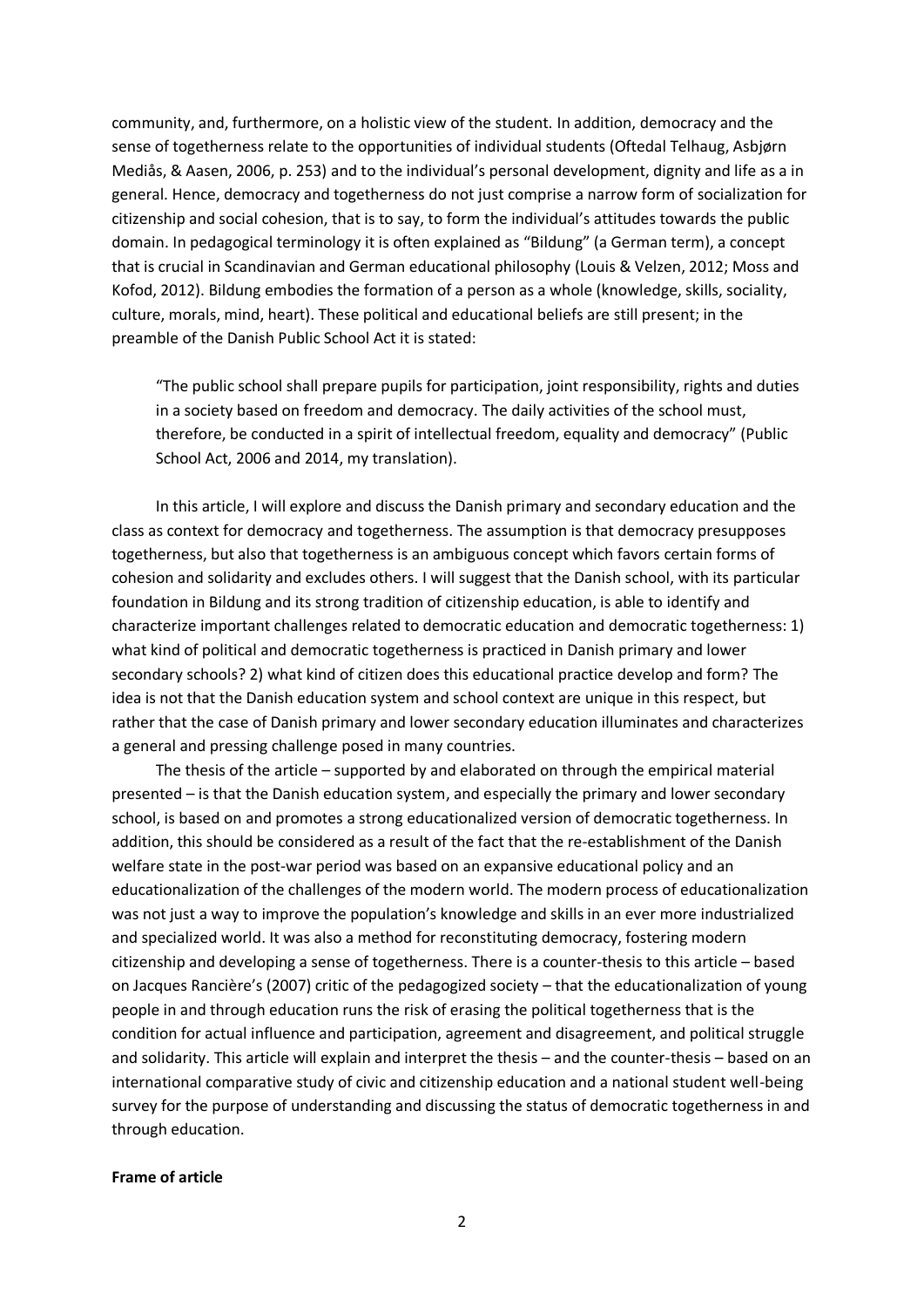The article consists of three parts. The first two parts are a secondary analysis of the two quantitative studies of Danish students mentioned above, covering the period from 2009 to 2015. The International Civic and Citizenship Education Study 2009 (ICCS) offers some remarkable findings relating to the Danish students' perception of their school and classroom environment and of their influence on decision-making at school in an international comparative perspective. The study was carried out by the independent International Association for the Evaluation of Educational Achievement (IEA). As its title indicates, The National Student Well-being Surveys (2015) (NSWS) will focus on the national level, and, within their narrowed scope, they support the findings of ICCS and provide more details of the views of Danish students. The well-being survey is a digital survey conducted by the Ministry of Education and carried out by the private analysis and consultancy services, TNS Gallup. These parts also include some historical considerations on the Danish education system. ICCS 2009 and the NSWS 2015 confirm a well-established pedagogical tradition of preparing students to undertake roles as political and democratic citizens. However, they also reveal a remarkable discrepancy between students' political and educational status.

The third and last part puts the empirical findings into perspective by exploring and discussing a certain challenge that to a large extent is overlooked due to the modern process of educationalization and the unequivocal and unquestionable quality that the relation between democracy, togetherness and education has achieved in the Danish primary and lower secondary school throughout the post-war period. This part provides a theoretical exposition and discussion of the students' perceptions of and status in the school and classroom as a context for political and democratic education and togetherness. The article will use a methodical concept borrowed from Max Weber (1995; 2003) to distinguish between two "ideal types" (Weber, 2003, p. 105) of democratic togetherness, namely educational and political democratic togetherness. The scope of the third part is limited and in some ways selective. The reason for this is primarily to stay focused given the normativity of the article's subject matter and the enormous scope that characterizes the discussion of democracy and togetherness at the interface between politics and education.

## **Bildung and democratic knowledge**

The Danish education system has a long-standing tradition of joint responsibility, equality, freedom and democracy (Arnesen & Lundahl, 2006; Hermann, 2007; Læssøe & Öhmann, 2010 ). The tradition derives, in part, from the free and independent school movements founded in the 1850s. The pastor and politician N.F.S. Grundtvig (1783-1872) and the pedagogue and teacher Christian Kold (1816- 1870) had significant influence on the development of these movements. They introduced educational ideas about the teaching of enlightenment for life, about schools for life, and the living word etc. Furthermore, their critique of narrow views of knowledge and skills and of the brutal teaching methods of contemporary schools became an important factor. Their ideas and those of other independent educators, including those associated with the reform pedagogical movements, resulted in the Free School Act in 1855 (Hermann, 2007; Rifbjerg 1974). These ideas and movements had – and still have – an enormous influence on the education system in Denmark, especially in terms of democratic socialization and Bildung. However, not until the reconstruction of the welfare state after the Second World War were these educational ideas officially implemented. "The Blue Report", a crucial teaching manual from 1960, was the first time at the governmental level that the purpose of the school was defined as Bildung: "first and foremost, the purpose of the school is to promote all opportunities for children to grow up as harmonious, happy and good human beings"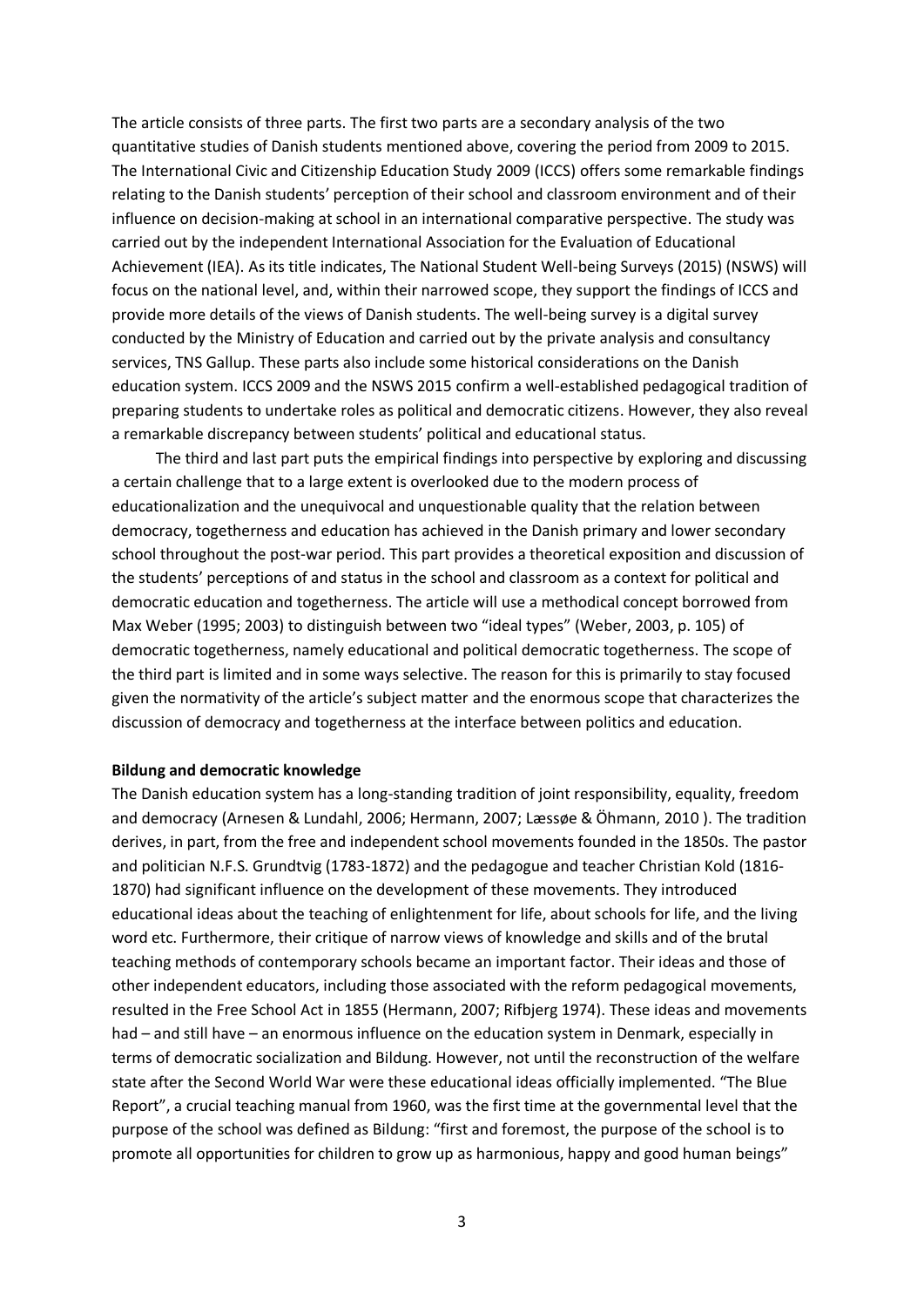(Blue Reports, 1960, p. 29, my translation). The culmination of these ideas of Bildung and democratization in and through education is found in the Public School Act of 1975:

"The public school prepares students for social cohesion and collaborative decision-making in a democratic society, and for joint responsibility in solving common tasks. The teaching and everyday life of the school, in its entirety, must therefore build on intellectual freedom and democracy" (Public School Act, 1975, my translation).

It is important to emphasize, as mentioned above, that the humanization and democratization of schools and teaching methods throughout the post-war period was also part of the broad process of educationalization in the industrialized world (Depaepe & Smeyers, 2008; Lieberkind 2016). The general idea was that economic growth and the establishment of the welfare system was closely linked with civic, citizenship and political education, and, in Scandinavia, to Bildung. Education and pedagogy were seen as an important instrument in order to develop citizens who would support, maintain, and legitimize the re-established order of the welfare state and the ideology of the "Free world". After 1989 and throughout the 1990s, educationalization and the purpose of democratic Bildung have had a slightly different twist. Today, the project of nation-building has faded into the background to be replaced by a new agenda, namely, securing and improving the nation's competition advantage in the global knowledge economy (Pedersen, 2011). Educationalization has also become a matter of gaining human capital. This certainly challenges the earlier democratization programs of the Scandinavian countries, as many critics have pointed out (see e.g. Biesta (2010)), but not in the way the critics have supposed. The purpose of school is still to prepare the students for "participation, joint responsibility, rights and duties in a society based on freedom and democracy" (Public School Act, 2006 & 2014); furthermore, this is emphasized in the national curricula. As we shall see, the ICCS test confirms a strong educational tradition of preparing students for their role as future democratic citizens.

Generally, countries participating in ICCS consider that it is important to include citizenship education in the curriculum. However, there are a myriad approaches to how this should be done. In Denmark, there is no specific subject of citizenship education, neither compulsory nor optional. Citizenship education is integrated into other subjects as a cross-curricular theme (W. Schulz, Ainley, J., Fraillion, J, Kerr, D., & Losito, B., 2010, p. 47). In the 8th grade, only a few months before the Danish students were submitted to the ICCS test, they were, however, introduced to a new subject, social studies, which is related to some of the topics of citizenship education. However, it is the range of subjects and the teachers' attitudes towards democratic education that supports the Danish students' performance in the ICCS test.

The ICCS cognitive test measures the students' knowledge of economic, social, political, and democratic issues and their abilities to analyze and understand them. The test consists of 80 items, which are reported as scale scores. The final scales have a mean of 500 and a standard deviation of 100; the scales are based on the Rach model (W. Schulz, Ainley, & J., Fraillion,, 2011; W. Schulz & Fraillon, 2011).

Danish students, together with their Finnish counterparts, represent the highest performing students in the cognitive test with a mean score of 576. The Danish students – and students from Finland, Republic of Korea (565), Taiwan (559), Norway (538) and Sweden (537) – have a significantly greater knowledge of subjects relating to citizenship education than the average student with a score of 500 (Bruun, 2010; W. Schulz, Ainley, J., Fraillion, J, Kerr, D., & Losito, B., 2010, p. 75).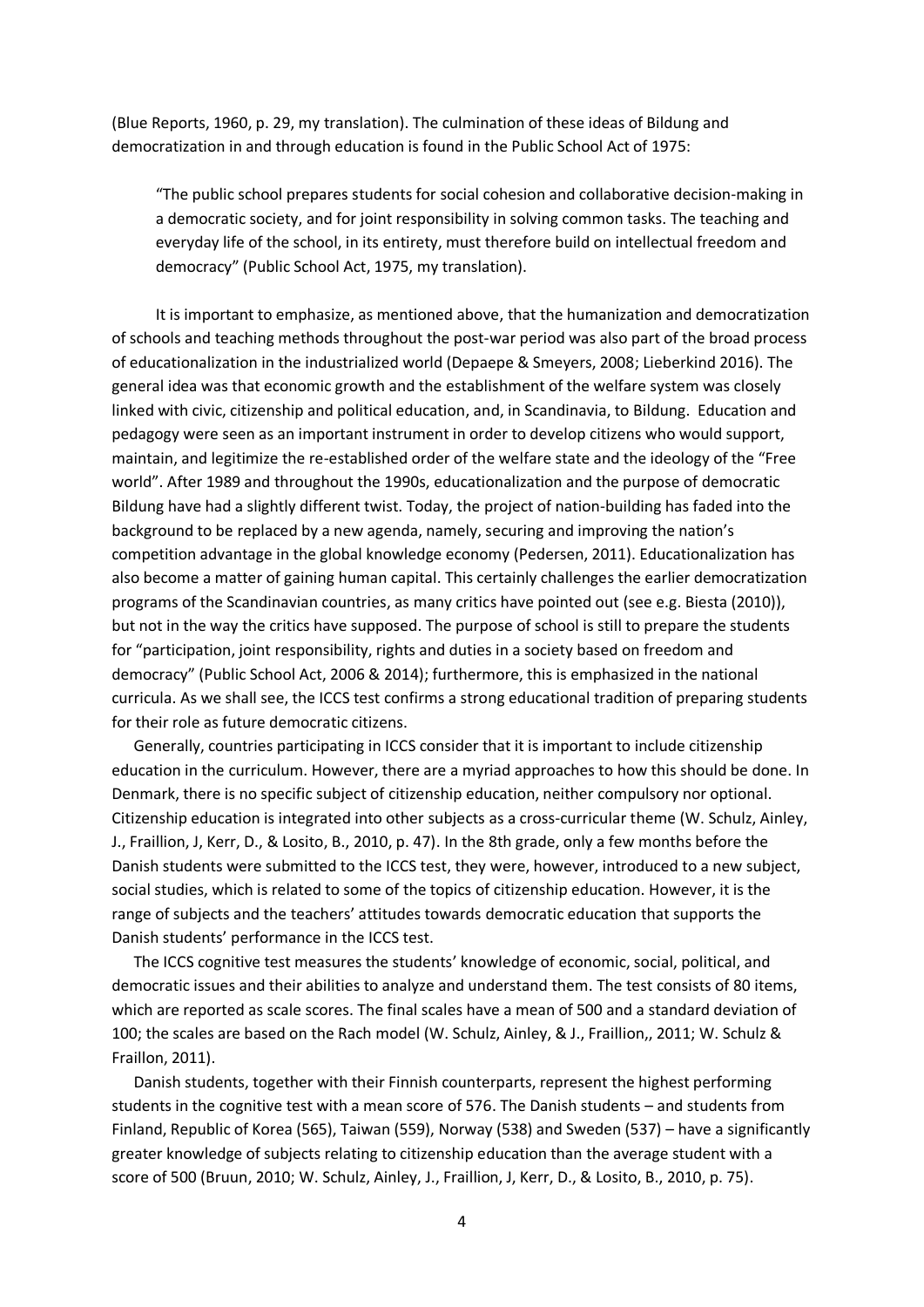ICCS also includes a series of items that examines teachers' ratings of the most important aims of citizenship education. 89 percent of Danish teachers emphasize the promotion of students' critical and independent thinking; the ICCS average is 52 percent (W. Schulz, Ainley, J., Fraillion, J, Kerr, D., & Losito, B., 2010, p. 182). The ICCS cognitive test provides a clear impression that the Danish primary and lower secondary school is grounded in a long-standing educational tradition that enhances knowledge of economic, social, political and democratic themes, and promotes the students' abilities to analyze and critically reflect on these subjects.

### **The school as context of togetherness**

Preparing children and young people to undertake their roles as democratic citizens is not just a matter of passing on knowledge and analytical skills, but also developing an environment and a context of togetherness in which they will encounter political and democratic practices. As stipulated in the Public School Act (2006 and 2014), the daily activities in the Danish primary and lower secondary school must be based on intellectual freedom, equality and democracy.

The second part of ICCS focuses in part on the students' perception of the school and classroom as a context for Bildung and democratic socialization. This part is based on questionnaires measuring the students' self-efficacy, values, and perceptions, including aspects of the relation between politics, democracy, education and togetherness. The aim is not to test or rank knowledge and skills, but to explore, identify, and compare young people's attitudes towards political, social, and democratic issues. To facilitate comparison, the result of each country is displayed and calculated in Likert scales. Each scale is set to a metric with a mean of 50 and a standard deviation of 10 for the equally weighted national samples (W. Schulz, Ainley, & J., Fraillion,, 2011). ICCS provides a number of important findings in this context. However, this article concentrates on two instruments, which in connection with the test results reveal a remarkable contrast between the student as a political subject and as an educational subject. The two items are 1) students' perceptions of openness in classroom discussions, and 2) students' perception of their influence on decisions about school (W. Schulz, Ainley, J., Fraillion, J, Kerr, D., & Losito, B., 2010, p. 167).

In ICCS, the school climate and the openness of the classroom are based on items investigating students' perception of their relation to each other and the teachers. The theme, perception of openness in classroom, includes six items. Three items concern the teachers' encouragement of the students to make up their own minds, express their opinions, and to discuss with people who have different opinions. The students are also asked whether their teachers present several sides of a given issue. There are two items which study the students' own preparedness and willingness to bring up political events for discussion in class, and to express opinions in class even when their opinions are different from those of most other students (Bruun, 2010; W. Schulz, Ainley, J., Fraillion, J, Kerr, D., & Losito, B., 2010, p. 174).

The outcome of the international comparison of scale scores across the ICCS countries shows that Danish students' perceptions of the classroom are very positive. They certainly share a sense of togetherness. The Danish students experience the highest degree of openness, achieving a scale score of 55, which is far above the ICCS average of 50 (Norway: 52; Sweden: 51)(W. Schulz, Ainley, J., Fraillion, J, Kerr, D., & Losito, B., 2010, p. 176). The students emphasize above all the teachers' ability to promote and encourage students on these matters (Bruun & Lieberkind, 2012, p. 111). The percentage distributions of actual student responses show very clearly the teachers' dominant position. 93 percent of the students respond that the teachers "often" (68 %) or "sometimes" (25%)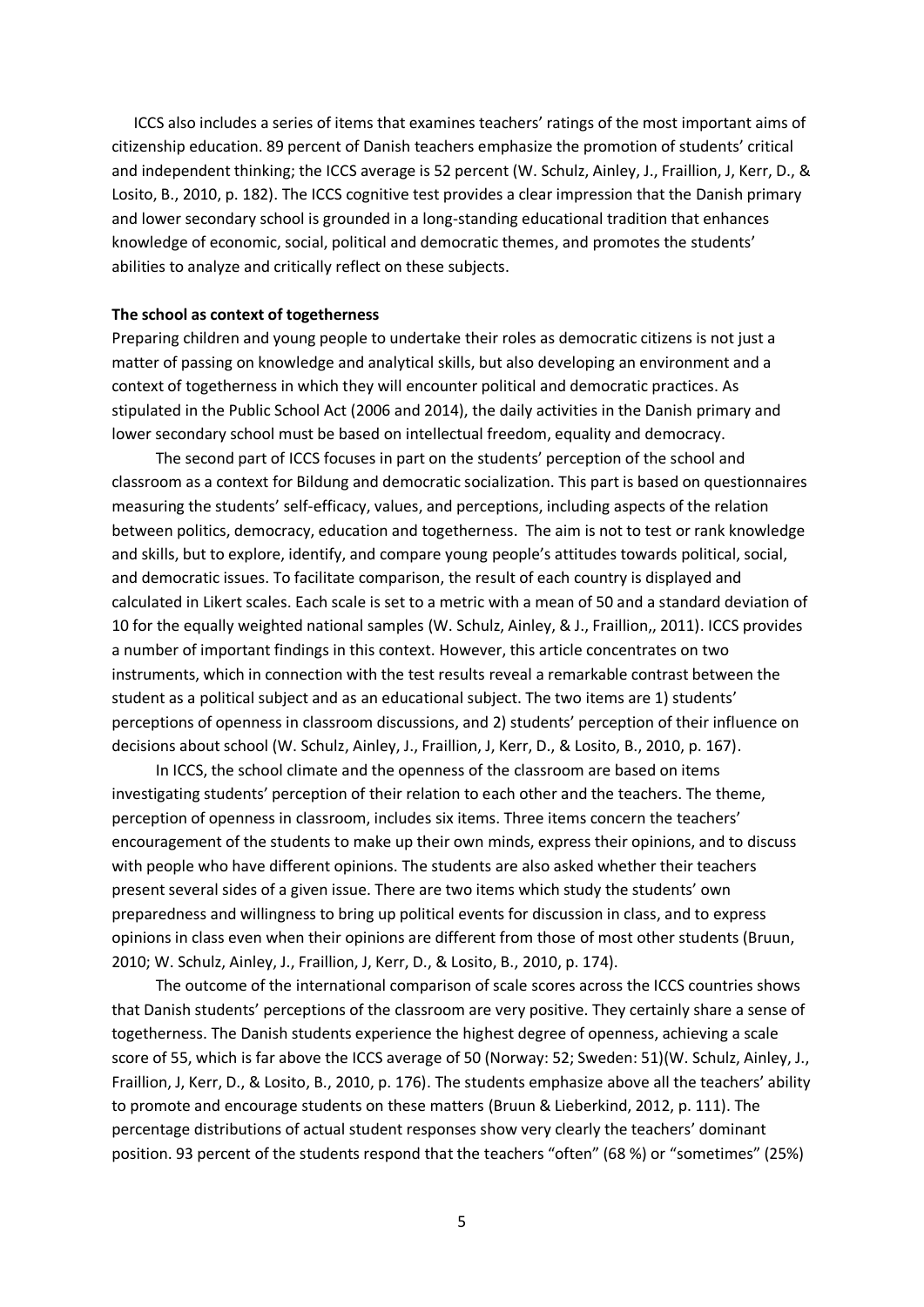encourage the students to express their opinions; similarly, only 8 percentage answer that teachers "never" or "rarely" encourage them.

These results are confirmed by the National Student Well-being Survey (NSWS 2015). 82 percent of the students from pre-school class to 3rd grade say that they are "yes, very" pleased with their teachers, and 79 percent state that their teachers are "yes, very" good at supporting them at school. In this age range, 6-10 years old (pre-school – 3rd grade) there are three response categories: "no", "yes, fairly", and "yes, very". In addition, 71 percent of the youngest students answer that they are "yes, very" school. The NSWS 2015 clearly shows that pre-school and primary school students identify the school and the classroom as an open and accommodating place; other and similar questions underpin these results (National Student Well-being Survey, 2015). In the higher classes (lower secondary education, 4th – 9th grade), the students give similar answers to these kinds of questions. The age range in lower secondary school in Denmark is 11-16 years old, which also means that the students are able to offer more accurate and nuanced responses to the items. Therefore, the response categories are extended from three to five possible answers. I will focus on the two most positive categories. 79 percent of the students in 4th-9th grade state that they either are "often" or "very often" happy about their class. Also, they enhance the teachers' crucial role for their own and their classmates' well-being at school; 73 percent respond that the teachers support and help individual students when necessary.

The results reveal not only that school climate, the experience of togetherness in the class, and the teachers' accommodating and encouraging attitudes are central to pedagogy in the Danish schools, but also that the teachers' pedagogical control of the school, classroom environment, and the sense of togetherness have a vital function.

Beside the openness and encouraging environment of the school and the classroom, an essential part of the child's democratic education is his or her experience of actual influence on decision-making processes. In an educational institution, it is primarily the duty of the school principal and teachers to ensure that its educational objectives, including knowledge, skills, and interpersonal abilities, are carried out and met. The ICCS percentage distribution of Danish students' perception of their influence on school also shows that it is low, especially among European students (Bruun & Lieberkind, 2012, p. 118). Nevertheless, as the school and the school activities consume much of the young people's time, a certain political and democratic influence on planning and activities of their everyday lives should be expected. Although young people increasingly are being subject to educational discourses: teaching, learning, training, testing and educational evaluation – an educational subject – they must also be regarded as political subjects with duties as well as rights, for example under the Convention on the Rights of the Child 1989. Furthermore, it is hard to deny experiencing decision-making processes is crucial to the students' understanding of the political processes and to developing the ability to take part in a democratic society.

In ICCS, this theme includes six items measuring to what extent the students experience influence on decisions about: 1) the way classes are taught, 2) what is taught in classes, 3) teaching and learning materials, 4) the timetable, 5) classroom rules, and 6) school rules (W. Schulz, Ainley, J., Fraillion, J, Kerr, D., & Losito, B., 2010, p. 164). In NSWS, there are a number of similar questions that examine the students' experiences with influence on decision-making processes. The two assessments, which cover the period 2009 to 2015, both show very clearly that students barely experience any actual influence on decisions about school. The Danish students' scale score of 45 clearly represents a surprisingly low result. The scores are five scale points below the ICCS average, and only two points above the South Korea students, who experience the lowest degree of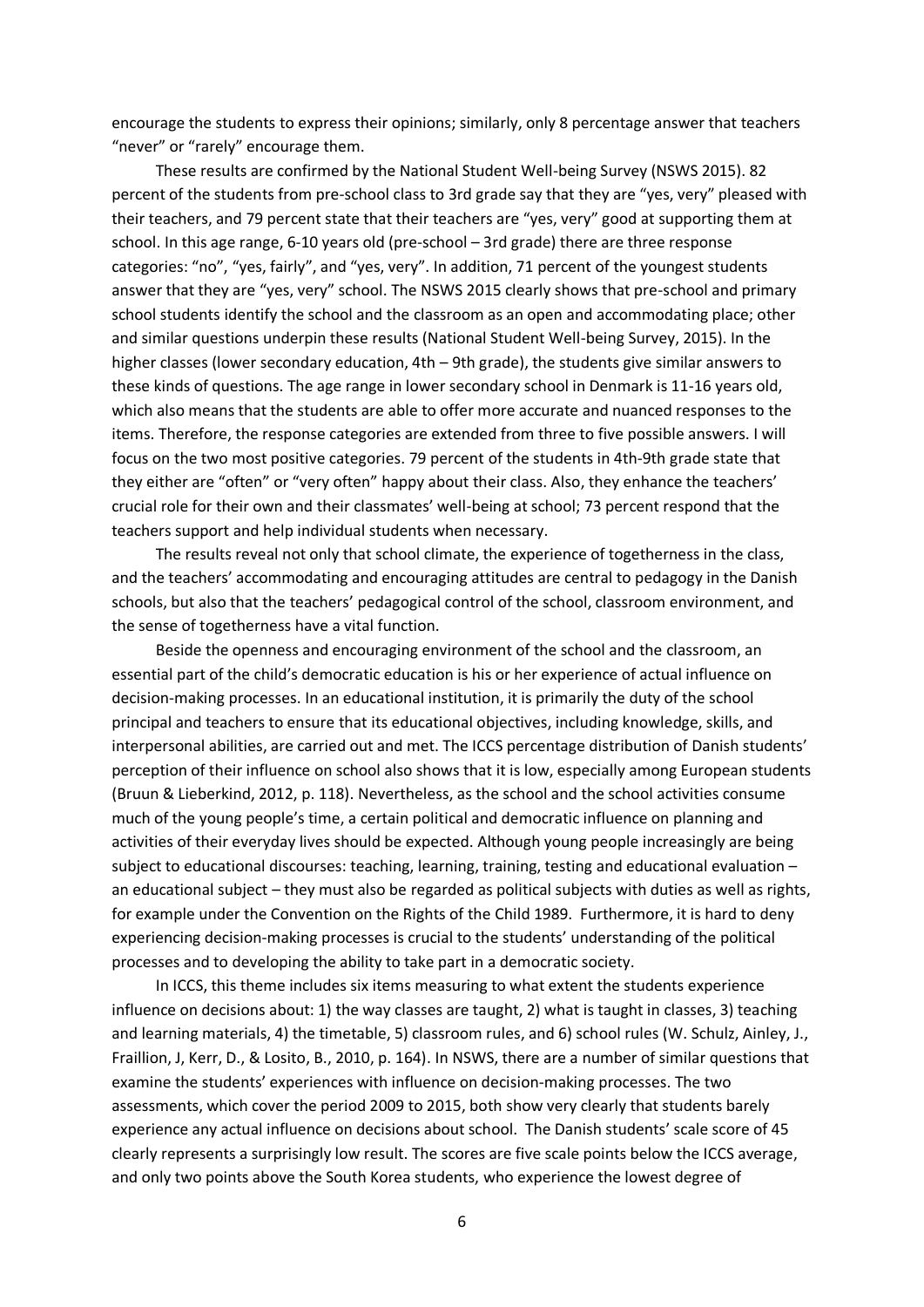participation and influence. A result five scale points below the international average is rare in this context (W. Schulz, Ainley, J., Fraillion, J, Kerr, D., & Losito, B., 2010, p. 167).

The lack of influence at school experienced by Danish students is underscored by the percentage distribution of their actual responses to these items. 90 percent of the students find that their influence on the timetable is "small" or "not at all"; 84 percent respond "small" or "not at all" about influence on learning materials, and 79 percent register these responses about influence on school rules. In comparison, these figures in Norway are 46 percent for the timetable, 48 for learning materials, and 40 percent on schools rules (Bruun & Lieberkind, 2012, p. 118). Although it is the principals' and the teachers' duty to conduct, plan, and ensure that requirements concerning the classroom environment, the learning process and academic objectives are met and although they must bear the responsibility for decisions in these areas, it is nevertheless expected that an "intellectual free, equally, and democratic school" (cf. the Public School Act 2006, 2014) offers students political and democratic influence. International comparison reveals that this does not apparently taking place in the Danish primary and lower secondary education.

The same conclusion can be drawn in 2015 in the National Student Well-being Surveys. The students are, as we have seen, very happy about school and their teachers, but to the question "do you have influence on what is going on in class?" 49 percent of the students in pre-school class to 3rd grade answer "no". Correspondingly, only 8 percent answer "yes often". In 4th to 9th grade, 82 percent of the students respond that they "never", "rarely", or only "occasionally" are taken into account regarding activities in class; 17 percent experience "often" or "very often" having influence on the activities (National Student Well-being Surveys, 2015).

#### **Educationalized togetherness**

ICCS 2009 and NSWS 2015 clearly indicate that democratic togetherness in Danish primary and lower secondary education is understood and carried out as a strong educational phenomenon; that is to say, as an object of teaching (knowledge and skills) and learning processes which include the school and the classroom as a context of educational goals. In this perspective, democratic togetherness comprises a highly educationalized recognition of togetherness.

The international and the national surveys both sketch a picture of a school model in which students, on one hand, are, as the ICCS test indicates, extremely skilled and knowledgeable in terms of politics, society, and democracy. Similarly, their perception of the classroom climate indicates that they appreciate and are motivated to discuss, debate, and express their opinions. 61 percent of the students in 4th to 9th grade respond that they "often" or "very often" state their opinions when they feel that something is unfair (National Student Well-being Surveys, 2015). On the other hand, they experience that their opinion and statements are not heard and taken into account; the extent to which the students experience influence on decision-making processes is extremely low in Denmark. Similarly, the students experience a remarkable sense of togetherness at school and in classrooms based on democratic values such as an open environment, debate culture, and positive disagreements; however, the two studies show very clearly that this perception of democratic togetherness is constituted and controlled by teachers and educational intentions. Apparently, the students' opinions and statements as individuals and as a group have a significant educational value in the classroom; in particular, the skills and abilities to express are encouragingly met. However, the opinions seem so have very little actual political status at school; the students' personal opinions are highly educationalized and taken into account to a very limited degree. These findings identify a complex problem regarding the Danish students' Bildung and democratic education. The purpose of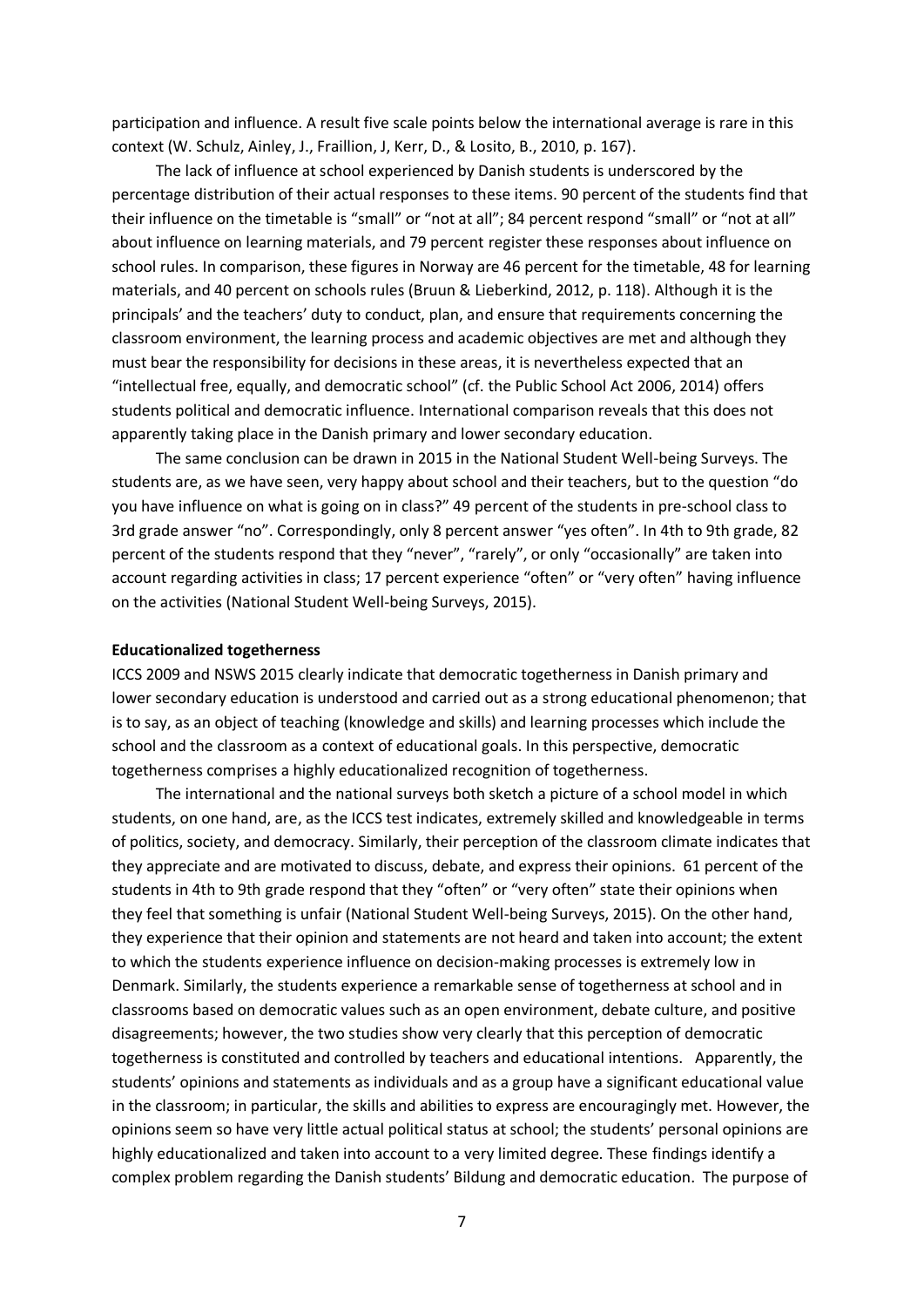the article has been to explore and discuss the school and the classroom as context for democracy and togetherness in and through education. The article suggests that the Danish primary and lower secondary education has a certain approach to democracy and togetherness. Democratic togetherness represents an educationalized sense of togetherness that favors the learning subject and their interrelations rather that the political subject and the political community.

The educationalization of the student is not unique to Denmark, though it is remarkable; it presents a still more pressing challenge to the students' everyday life at school around the globe. In the wake of the global economy, education and education systems have become an essential resource for developing growth potential and for responding to political and social issues. The increasing focus on education, training, and schooling implies that ever more democratic features are being educationalized and subjected to pedagogical testing and evaluation. Hence, analogue tendencies of educationalizing the students' influence can be found across the ICCS countries. However, in no other country can such a huge divergence be found. The case of Denmark is not unique; rather, it is relevant to a wide range of countries around the world. In attempting to understand and discuss this divergence, Denmark seems to be an interesting case due to its pedagogical tradition of Bildung, its holistic view of the student, and the relation between democracy and togetherness.

In modern society, the process of educationalization is per definition unproblematic since education and learning have become the natural answer to the majority of economic, social, personal, and democratic challenges (Lieberkind, 2016; Depaepe & Smeyers, 2008 ). Furthermore, it serves as a national strategy (Christensen, 2009). However, it is important to recall that this is actually much more complicated for the young people and their lives. A child and a young person is more than an educational subject in an educationalized community; he or she is also a political subject in the political community. Children and young people are political subjects to the extent that they – as adults – acquire influence on their everyday life (including their everyday life at school). It is, as mentioned, stated in the Convention on the Rights of the Child (1989) that the child has the right to express his or her opinions freely in all matters that affect the child, that these opinions must be heard and respected, and, furthermore, that the child must be provided with the opportunity to have influence on his or her everyday life (article 12 and 13). The Convention – implemented in Denmark in 1991 – ensures that children gain status as citizens, which provides them with basic civil, democratic, and political rights. As the Danish Professor of childhood and youth Jan Kampmann states in the context of the 20<sup>th</sup> anniversary of the Convention:

"Children are also citizens – not just somebody we are waiting for to become adults. They have been given independent political, democratic here-and-now-rights" (National Council for Children, 2009, p. 5, my translation)*.*

On the same occasion, on a critical note, Jan Kampmann adds that educators and politicians from all over the world previously came to Denmark to see how formal rights were translated into informal practice; this is no more. Norway and Sweden are more advanced in identifying methods to ensure children's political influence (National Council for Children, 2009, p. 5).

Hence, the conclusion of this article is that democracy and togetherness as the foundation and purpose of education and Bildung make for a rather complex constellation. In a highly educationalized school and classroom, democratic togetherness seems to favor a certain understanding of the students' expressions; namely, the students' and student groups' potential and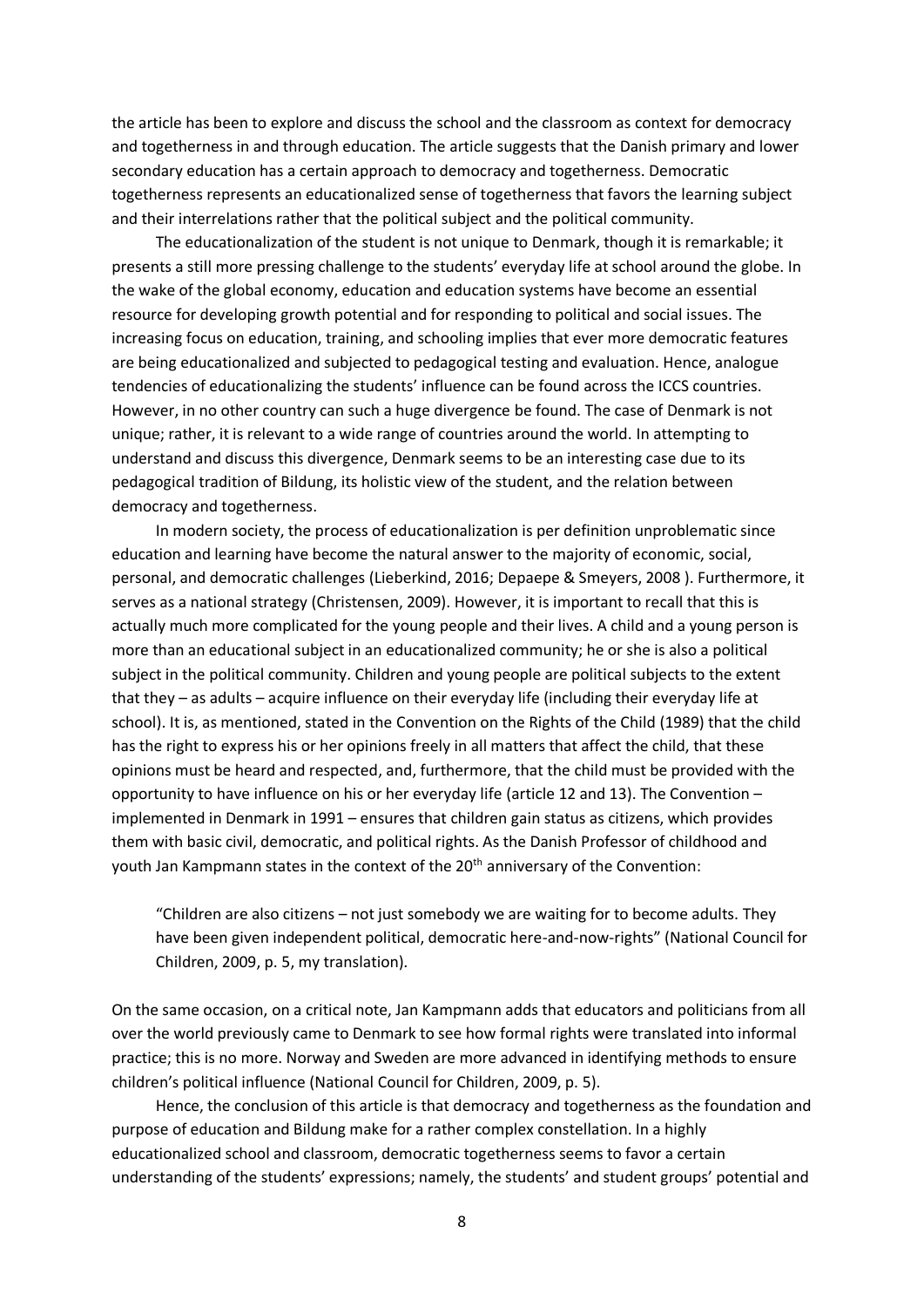ability to act as and to become future democratic citizens. The two surveys give the clear impression that the students' actual political actions, opinions, and attitudes are secondary to the young persons' educational development. A challenge to the ongoing process of educationalization is that young people, democracy, and togetherness are increasingly subject to educational discourse by which the individual to a great extent is reduced to a learning subject and the sense of togetherness at schools primarily is conceived as a context for individual training.

Educationalization and, by extension, the educationalization of democracy and togetherness, or as Jacques Rancières explains in a broader sense "the integral pedagogicization of society" (Rancière, 2007, p 133), is founded on a certain educational principle that distinguishes between young person's actions and expressions as either ignorant/knowledgeable, mature/immature, active/passive, social/antisocial, or democratic/undemocratic etc. The young people, conceived as the educationalized subjects, will always be able to develop and unfold their potential further and better; they can always learn more and be more knowledgeable, mature, active, social, and democratic. Thus, a key political document in the field – Agreement between the Danish Government (2013) – states that the public school must prepare the students for further and higher education and encourage their desire to keep learning: "it is crucial for all students to get the opportunity to unfold their potential fully" (Agreement between the Danish Government, 2013, p. 1). Rancière adds:

"The master is always a length ahead of the student, who always feels that in order to go farther he must have another master, supplementary explications. (…) 'Any man who is taught is only half a man'" (Rancière, 2007, p 21).

The educational staging of the students' expressions and actions seem to infantilize (Rancière, 2007, p. 133) the young person, or, as Immanuel Kant states in *What is Enlightenment?,* become a question of imposed immaturity: "Immaturity is the inability to use one's understanding without guidance from another" (Kant 1983, p. 41). Infantilization and imposed immaturity is a matter of being conducted and guided by another, as Kant says; which is a condition of dependence and a lack of autonomy. This, I will conclude, challenges the conventional political status of young people. The empirical studies used in this article are not able to determine the degree of the effect of the educationalization of the political subject in Danish schools. The sole purpose of the article has been to raise, explore and discuss this question. It is important to emphasize that the conclusion is not that young people are apolitical, but that the educationalization of society is changing the conventional forms of politics and, consequently, young people's attitudes towards democracy and togetherness. On this basis, I suggest a new research question: What does political expression and action mean for young people today?

# **References**

- Agreement (2013). *Agreement between the Danish Government (the Social Democrats, the Social-Liberal Party and the Socialist People's Party), the Liberal Party of Denmark and the Danish People's Party on an improvement of standards in the Danish public school (primary and lower secondary education).* 7st June 2013. [http://eng.uvm.dk/-](http://eng.uvm.dk/-/media/UVM/Filer/English/PDF/131007-folkeskolereformaftale_ENG_RED.ashx) [/media/UVM/Filer/English/PDF/131007-folkeskolereformaftale\\_ENG\\_RED.ashx.](http://eng.uvm.dk/-/media/UVM/Filer/English/PDF/131007-folkeskolereformaftale_ENG_RED.ashx)
- Arnesen, A-., L., & Lundahl, L. (2006). Still social and democratic? Inclusive education policies in the Nordic welfare states. *Scandinavian Journal of Educational Research, 50*(3)*,* 285-300*.* DOI: 10.1080/00313830600743316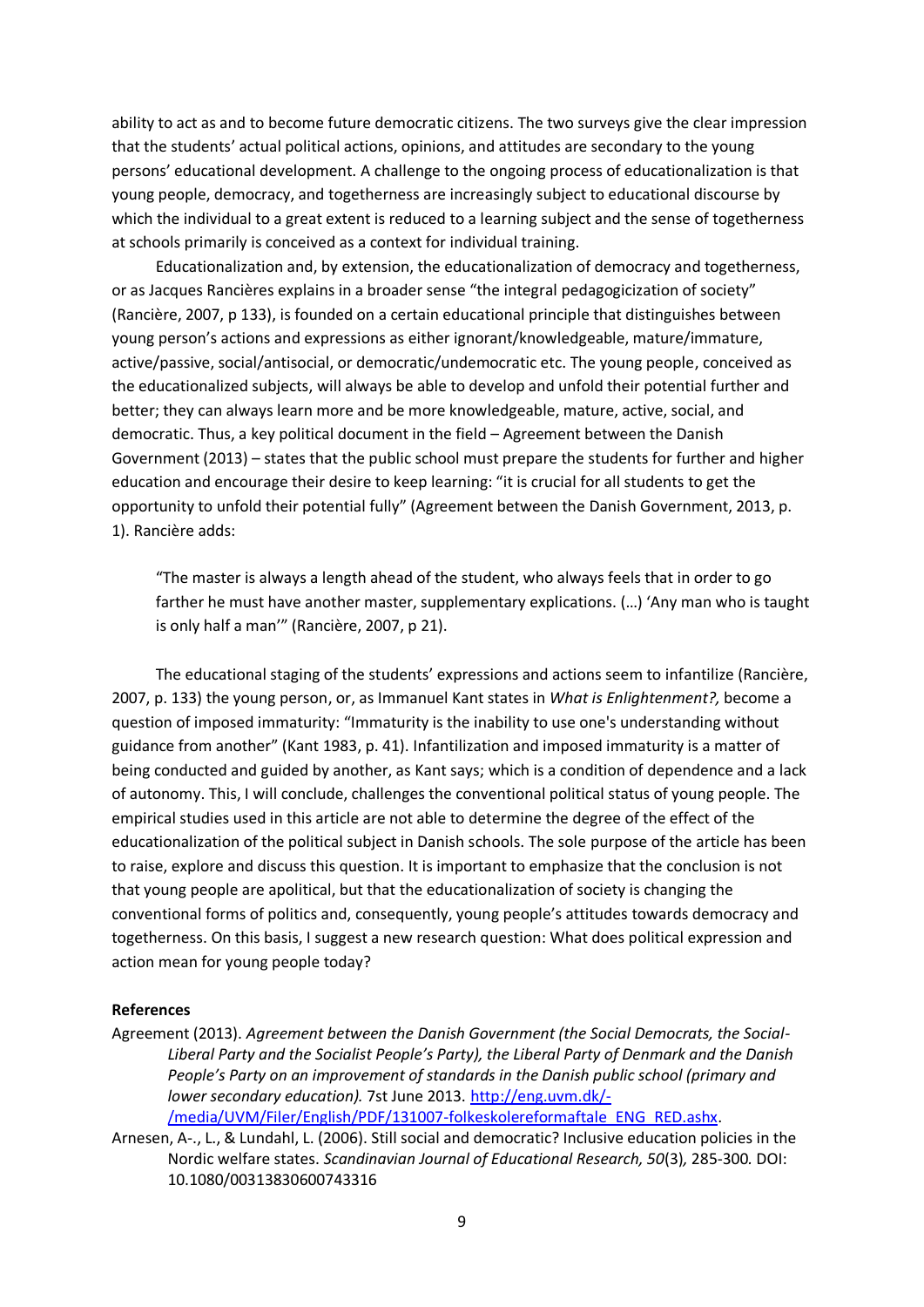- Blue Report (1960). 'Den Blå Betænkning'. Undervisningsvejledning for Folkeskolen [The official teaching Guide for primary and lower secondary school]. Betænkning nr. 253, 1960.
- Convention on the Rights of the Child (1989). General Assembly resolution 44/25 of 20 November 1989
- Biesta, G. (2010). *God education in an age of measurement: ethics politics, democracy*. Boulder, Colo: Paradigm Pulishers.
- Bruun, J. (2010). *ICCS 2009, internationale hovedresultater* (2. udgave ed.). Kbh.: Danmarks Pædagogiske Universitetsskole.
- Bruun, J., & Lieberkind, J. (2012). *ICCS 2009, de danske elever* (1. udgave ed.). [Aarhus]: Aarhus Universitet.
- Christensen, S. (2009). World-Class Danishness. *Culture as Competitiveness in Danish Globalization Strategies*, 5-18.
- Depaepe, M., & Smeyers, P. (2008). Educationlization as an Ongoing Modernization Process. *Educational Theory, 58*(4), 379-389. doi:10.1111/j.1741-5446.2008.00295.x
- Hermann, S. (2007). *Magt & oplysning. Folkeskolen 1950-2006* [Power & enlightenment. Government school 1950-2006]. Viborg: Unge Pædagoger.
- Kant, I. (1983). What is Enlightenment? In: Kant, I. *Perpetual Peace and Other Essays*. Indianapolis: Hackett Publishing Company, 1983)
- Lieberkind, J. (2016). Uddannelsessamfundet og den edukative diskurs: Den pædagogiske sociologis aktualitet. In: Hans Dorf & Niels Rosendal Jensen (red.) (2016): *Studier i pædagogisk sociologi – en forskningsantologi*, Aarhus: Aarhus Universitetsforlag.
- Louis, K. S., & Velzen, B. v. (2012). *Educational policy in an international context : political culture and its effects*. New York: Palgrave Macmillan.
- Læssøe, J. and Öhman, J. (2010). Learning as democratic action and communication: framing Danish and Swedish environmental and sustainability education. *Environmental Education Research,*  Vol. 16, No. 1, 1–7.
- Moss, L. and Kofod, K., K., Kofod (2012). Denmark: Bildung in a Competitive State? In: Louis K., S. and van Velzen, B. (Eds.). *Educational Policy in an International Context*, New York: Palgrave Macmillan. DOI 10.1057/9781137046758
- National Council for Children (2009). *Retten til frit at udtrykke sine synspunkter – om inddragelse af børn og unge.* København: Børneråde[t http://www.boerneraadet.dk/media/47284/retten](http://www.boerneraadet.dk/media/47284/retten-til-frit-at-udtrykke.pdf)[til-frit-at-udtrykke.pdf](http://www.boerneraadet.dk/media/47284/retten-til-frit-at-udtrykke.pdf)
- National Student Well-being Survey (2015). Den nationale trivselsmåling. Univervisningsministeriet, Styrelsen for it og læring. [https://www.uvm.dk/-/media/UVM/Filer/Stat/PDF16/160316-](https://www.uvm.dk/-/media/UVM/Filer/Stat/PDF16/160316-Notat-Resultater-fra-trivselsmaalingen-med-tabeller-2015_FINAL.ashx) [Notat-Resultater-fra-trivselsmaalingen-med-tabeller-2015\\_FINAL.ashx.](https://www.uvm.dk/-/media/UVM/Filer/Stat/PDF16/160316-Notat-Resultater-fra-trivselsmaalingen-med-tabeller-2015_FINAL.ashx)
- Oftedal Telhaug, A., Asbjørn Mediås, O., & Aasen, P. (2006). The Nordic Model in Education: Education as part of the political system in the last 50 years. *Scandinavian Journal of Educational Research, 50*(3), 245-283. doi:10.1080/00313830600743274
- Osler, A., & Starkey, H. (2006). Education for democratic citizenship: a review of research, policy and practice 1995-2005. *Research Papers in Education, 21*(4), 433. doi:10.1080/02671520600942438
- Pedersen, O. K. (2011). *Konkurrencestaten* [The competition state]. Denmark: Hans Reitzels Forlag. Public School Act (1975). Bekendtgørelse af lov om Folkeskolen, 1975.
- Plublic School Act (2006). Bekendgørelse af lov om folkeskolen 2006.
- Plublic School Act (2014). Bekendgørelse af lov om folkeskolen 2014.
- Rancière, J. (2007) *The Ignorant Schoolmaster. Five Lessons in Intellectual Emancipation*. Standford, California: Standford University Press.
- Rifbjerg, S. (1974). *Træk af den moderne opdragelses historie*. København: Gyldendal.
- Schulz, W., Ainley, & J., Fraillion,. (2011). *ICCS 2009 Technical Report*. Amsterdam: International Association for the Evaluation of Educational Achievement.